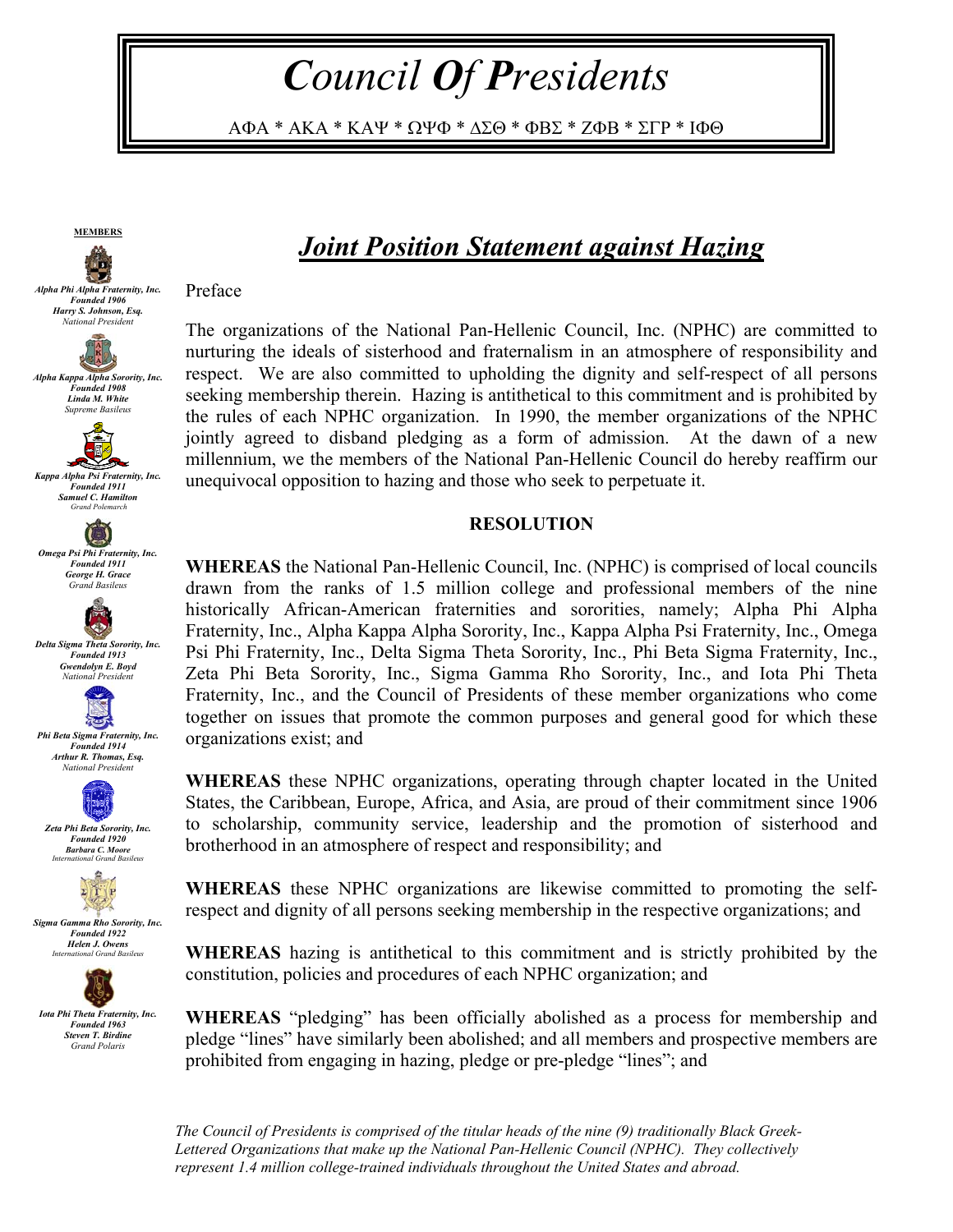**WHEREAS** in 1990, the NPHC organizations issued a joint statement announcing the elimination of pledging and each has instituted within its respective organization, a revised membership development and intake process; and

**WHEREAS** each NPHC organization has instituted strong policies against hazing and has taken steps to reinforce and strengthen its stand against prohibited conduct: and

**WHEREAS** as we begin this new century and a renewed commitment to the fundamental principles of brotherhood, sisterhood, human dignity and mutual respect, the NPHC organizations desire to make their commitment against hazing abundantly clear and fully intend for every member, prospective member, parent, university and the general public to be aware of the individual and collective position of the organizations against hazing; and

**WHEREAS** these NPHC organizations further desire to make known their respective commitment to hold any person who engages in hazing individually and personally liable to the victim and to answer to the law and the organization; and will hold such persons to respond in monetary damages, civil and criminal penalties and severe disciplinary actions by the organization, including expulsion; and

**WHEREAS** the definition of hazing has been held to include *any action taken or situation created that involves or results in abusive, physical contact or mutual harassment of a prospective Fraternity or Sorority member; and that any such action is considered hazing, whether it occurs on or off the Fraternity or Sorority premises, campus or place where chapters or prospective members meet: and that hazing has also been described to include any action that results in excessive mutual or physical discomfort, embarrassment or harassment; that such activities include, but are not limited to paddling, creation of excessive fatigue, physical or psychological shock, morally degrading or humiliating activities, late work sessions that interfere with scholastic activities and any other activities inconsistent with fraternal law and regulations and policies of the affiliated educational institution and federal, state or local law; and* 

**WHEREAS** such illegal conduct is inimical to the principles for which each organization stands and fails to foster respect for fellow members or preserve human dignity;

**BE IT RESOLVED AND RESTATED WITH EMPHASIS ANEW** that hazing, pledging, pledge "lines", pre-pledge "lines" or post-intake hazing are strictly prohibited by these NPHC organizations; and

**BE IT FURTHER RESOLVED, RESTATED AND MADE KNOWN** that these NPHC organizations are committed to eradicate the scourge of hazing and to that end

That the intake process has been recodified by each organization, which permits the conduct of intake only when specifically authorized by the officer placed in charge of the process and at only such times, places and in the presence of persons specifically authorized and certified to conduct the intake process;

That prospective members and the parents of collegiate applicants are advised that hazing is not a requirement for membership, nor is it tolerated;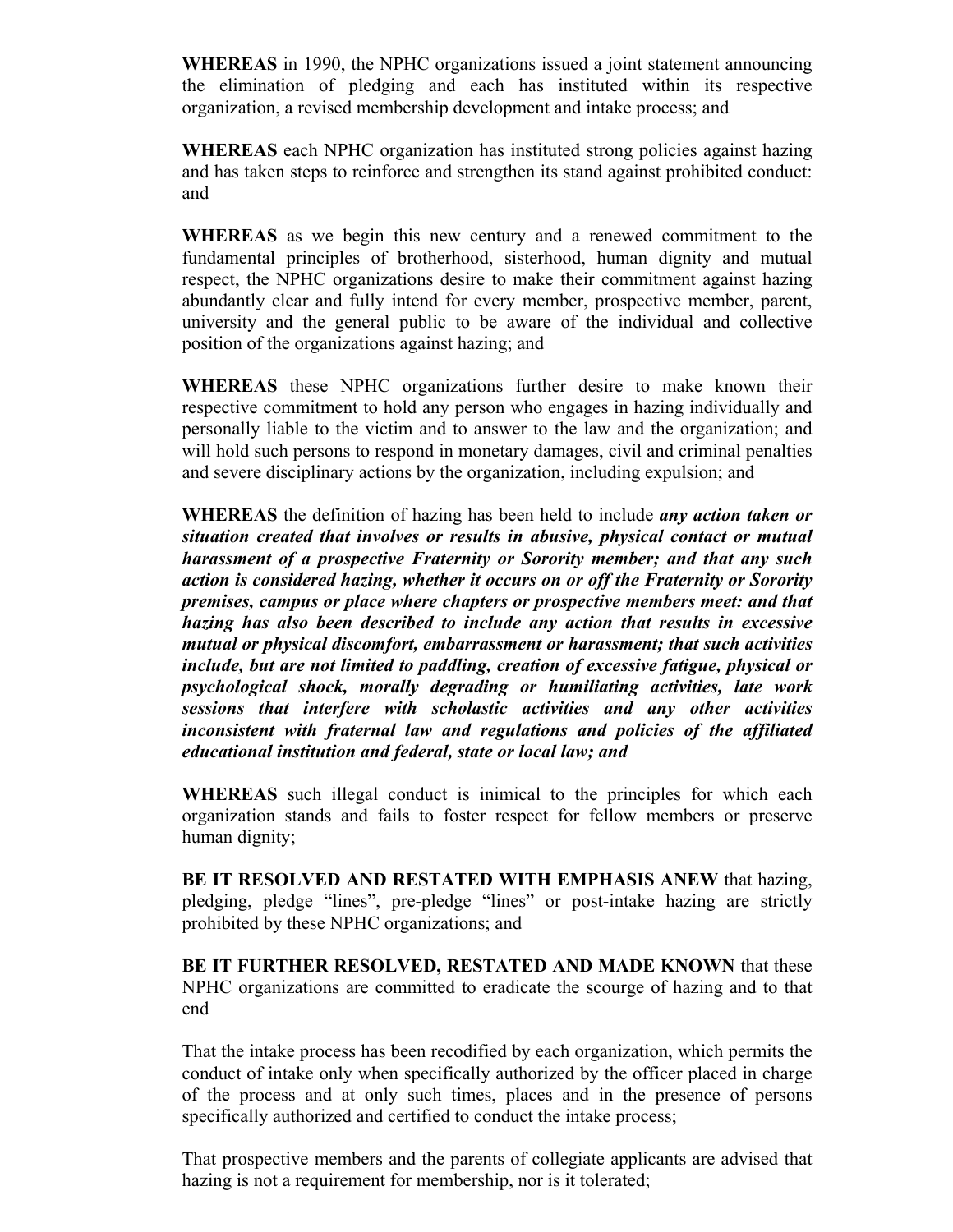That members and prospective members must attest that they are fully aware of the organization's policy against hazing and will not engage in prohibited conduct and that the organization will fully cooperate with law enforcement authorizes and with university officials in the investigation and prosecution of hazing or other illegal activity;

That members and applicants for membership are also put on written notice that they will be held responsible to the organization for violation of policies against hazing and the organization will pursue full remedies allowed by the law to obtain indemnification for damages caused by the actions of the members or applicants who participated in illegal, unauthorized or prohibited conduct despite notice to refrain from such conduct;

That each organization shall enforce sever penalties, including expulsion, for proven violations of its policies against and impose sanctions against a chapter involved and cooperate with the university in implementing sanctions by the university;

That members and applicants for membership shall be required to immediately notify the national office of the Fraternity or Sorority, the local chapter advisor, university officials and law enforcement officials of any observed hazing incident or improper activity believed to be in violation of the policy against hazing, without fear of reprisal and their application for membership will not be affected by so doing; and, indeed, failure to report known violations may disqualify a candidate for membership; and, finally,

That these NPHC organizations shall continue to encourage their members to participate in activities which promote high scholastic achievement, sisterhood, brotherhood, loyalty and leadership; and shall continue to affirm sound values and the worth of every member working together to accomplish organizational goals and serve the community.

Hamy E. Johnson, Are.

Harry E. Johnson, Esq. National President Alpha Phi Alpha Fraternity, Inc.

Linda M. Uhite

Linda M. White Supreme Basileus Alpha Kappa Alpha Sorority, Inc.

Samuel C. Hamilton Grand Polemarch Kappa Alpha Psi Fraternity, Inc.